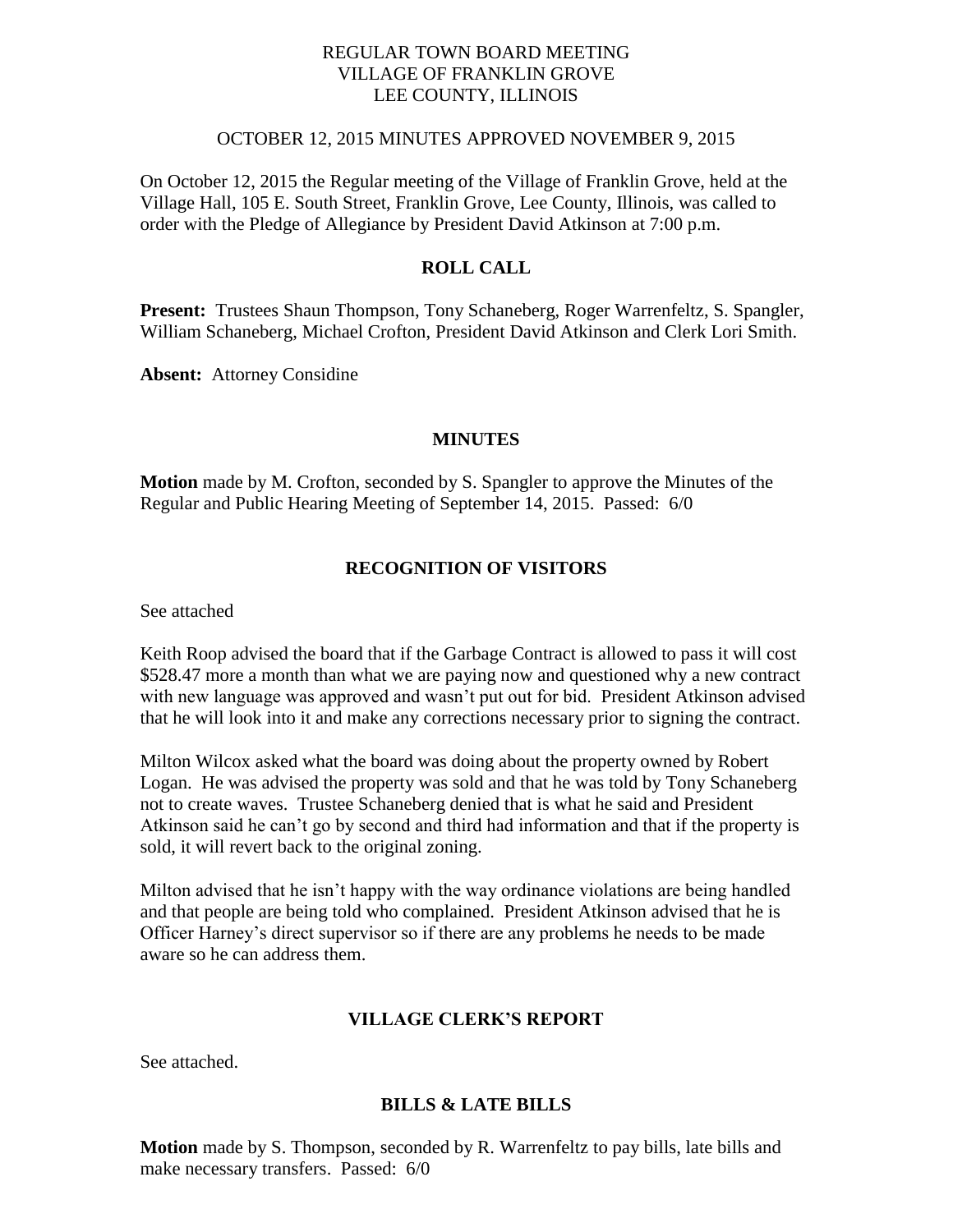**Motion** made by M. Crofton, seconded by T. Schaneberg to approve the Annual Treasurer's Report. Passed: 6/0

**Motion** made by S. Spangler, seconded by R. Warrenfeltz to go with Option 1 and approve as the First Reading the 2015/16 Tax Levy. Passed: 6/0

### **POLICE REPORT**

See attached.

Interim-Police Chief Harney advised that he collected 13.5 lbs. of prescription drugs during the Take Back Drugs Event held September 26, 2015.

# **LEGAL ISSUES (Attorney Considine)**

None

# C**OMMITTEE REPORTS**

# **STREETS & ALLEYS**

## (T. Schaneberg Chairman)

It was the consensus of the board, at this time, to go with part-time help for Streets and Alleys in lieu of our current employee who quit September 15, 2015.

Trustee Schaneberg was advised to have a list of who can help with the leaf vac and snow removal.

**Motion** made by T. Schaneberg, seconded by M. Crofton to hire part-time employees for Streets and Alleys at \$12.00 an hour and a part-time employee for cleaning the park shelter at \$12.00 an hour. Passed: 6/0

It was the consensus of the board to give Don Fore a gift certificate from the Lincolnway Café in the amount of \$200.00.

## **WATER & SEWER**

(R. Warrenfeltz Chairman)

Trustee Warrenfeltz advised that they had two major expenses this past month. The Sand Filter was \$1,300 and Well No. 3 was \$10,373.

**Motion** made by R. Warrenfeltz, seconded by T. Schaneberg to approve \$28,000 for a new Trickling Filter and an additional \$5,000 for incidentals. Passed: 6/0

Trustee Warrenfeltz advised that we will need to do work on the grinder pumps but he is going to let it go for now.